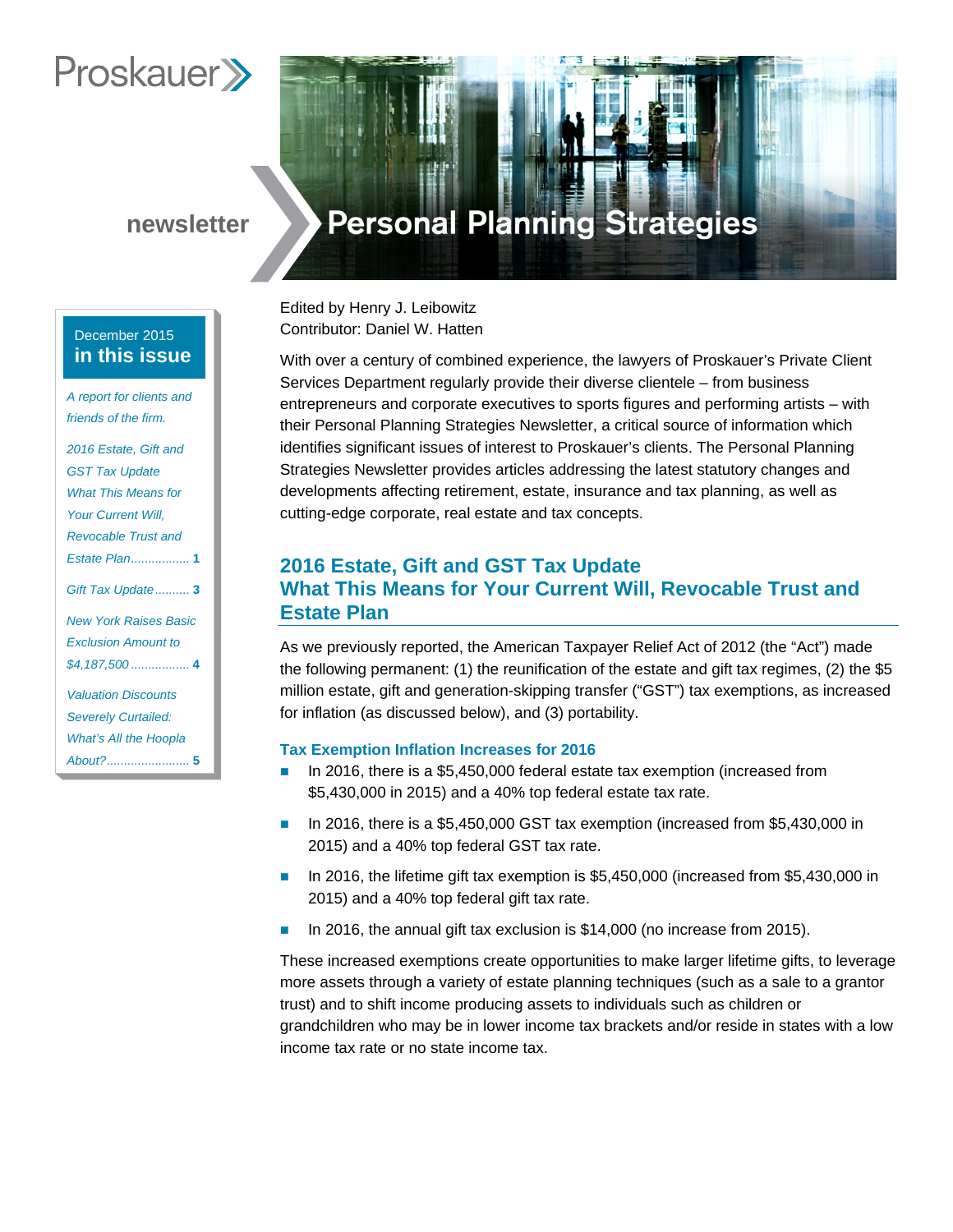## **Portability**

With portability, a deceased spouse's unused estate and gift tax exemption is portable and can be used by the surviving spouse. Portability is intended to prevent families from incurring gift and estate tax that could have been avoided through proper estate planning. The following is an example of portability:

Assume that Husband has \$5 million of assets and Wife has \$2 million of assets and that portability is not part of the law. Husband dies in 2012 leaving his entire \$5 million to his Wife. Even though Husband has an estate of \$5 million and a federal estate tax exemption of \$5 million (for all purposes of this example, the exemption is not adjusted for inflation), his federal estate tax exemption is wasted because property passing to Wife qualifies for the unlimited federal estate tax marital deduction, and the marital deduction is applied before applying the federal estate tax exemption. Now suppose that Wife dies in 2014, the \$5 million that she inherited from Husband had appreciated to \$8 million, and her own \$2 million remained the same value. Her total estate at her death is now \$10 million. Applying her \$5 million federal estate tax exemption, the remaining \$5 million of her estate would be subject to federal estate tax at 40%, resulting in a tax of \$2 million.

Now assume that portability applies upon Husband's death. Because Husband has \$5 million of unused estate tax exemption, this can be passed to Wife for her use. Now, upon Wife's death in 2014, she has her own \$5 million of federal estate tax exemption as well as the \$5 million of federal estate tax exemption that she inherited from Husband, for a total federal estate tax exemption of \$10 million. Since her estate is \$10 million, her Estate can apply her entire \$10 million federal estate tax exemption to insulate her entire estate from federal estate taxes. Thus, portability saves the heirs \$2 million in federal estate taxes.

#### **How do these changes affect your existing Proskauer estate planning documents?**

Our estate planning documents are drafted to be flexible and, in general, their overall structure remains unaffected by the increased exemption amounts. Still, there may be instances where you will want to update your documents to reflect changes made by the Act, including the availability of portability.

It should be noted that the GST tax exemption is not portable. Also, most states that have separate state estate tax regimes (such as Connecticut, New Jersey and New York) do not permit portability. This creates an extra level of complication. Use of other estate planning options, such as bypass trusts at the first death of a married couple, may be most useful where these limits on portability are applicable.

Additionally, if you are a married couple and live in a state with a state estate tax, there may be provisions that should be added to your documents which could save state estate taxes at the death of the first spouse.

Please do not hesitate to call us so that we can review your documents and make sure that they are up to date and reflect your current wishes.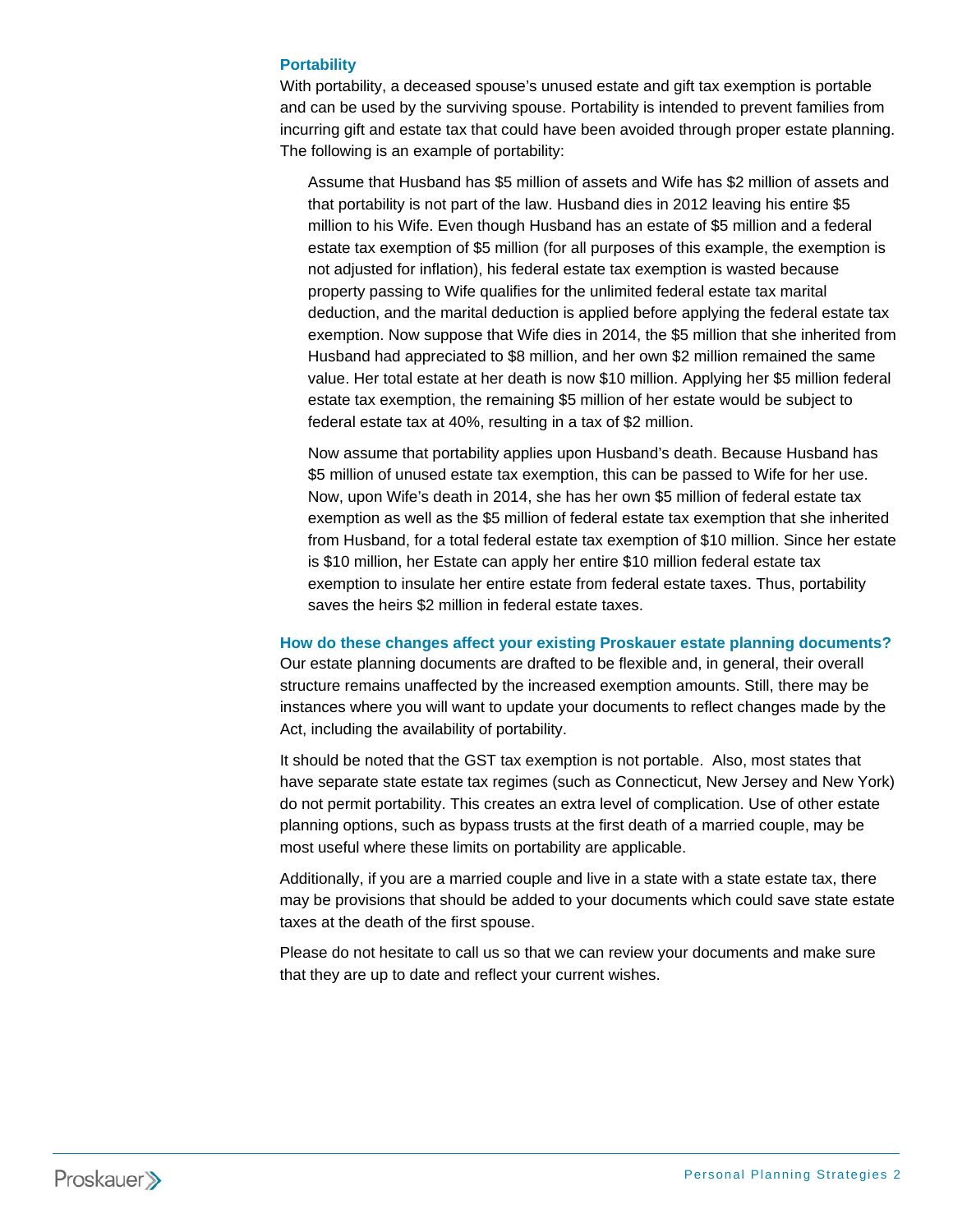# **Gift Tax Update**

## **Exploit the Gift Tax Annual Exclusion Amount**

In 2016, the gift tax annual exclusion amount per donee will remain \$14,000 for gifts made by an individual and \$28,000 for gifts made by a married couple who agree to "split" their gifts. If you have not already done so, now is the time to take advantage of your remaining 2015 gift tax exclusion amount so that you can ensure that gifts are "completed" before December 31, 2015.

In lieu of cash gifts, consider gifting securities or interests in privately held companies or other family-owned entities. The assets that you give away now may be worth significantly less than they once were, and their value hopefully will increase in the future. So the \$28,000 gift that your spouse and you make today may have a built-in discount that the Internal Revenue Service cannot reasonably question. That discount will inure to the benefit of your beneficiaries if the value of those assets rises.

Your annual exclusion gifts may be made directly to your beneficiaries or to trusts that you establish for their benefit. It is important to note, however, that gifts to trusts will not qualify for the gift tax annual exclusion unless the beneficiaries have certain limited rights to the gifted assets (commonly known as "Crummey" withdrawal powers). If you have created a trust that contains beneficiary withdrawal powers, it is essential that your Trustees send Crummey letters to the beneficiaries whenever you (or anyone else) make a trust contribution. For a more detailed explanation of Crummey withdrawal powers, please see the September 2012 issue of Personal Planning Strategies, available on our website.

If you have created an insurance trust, remember that any amounts contributed to the trust to pay insurance premiums are considered additions to the trust. As a result, the Trustees should send Crummey letters to the beneficiaries to notify them of their withdrawal rights over these contributions. Without these letters, transfers to the trust will not qualify for the gift tax annual exclusion.

### **2015 Gift Tax Returns**

Gift tax returns for gifts that you made in 2015 are due on April 15, 2016. You can extend the due date to October 15, 2016 on a timely filed request for an automatic extension of time to file your 2015 income tax return, which also extends the time to file your gift tax return. If you created a trust in 2015, you should direct your accountant to elect to have your generation-skipping transfer ("GST") tax exemption either allocated or not allocated, as the case may be, to contributions to that trust. It is critical that you not overlook that step, which must be taken even if your gifts do not exceed the annual gift tax exclusion and would, therefore, not otherwise require the filing of a gift tax return. You should call one of our attorneys if you have any questions about your GST tax exemption allocation.

## **Make Sure that You Take Your IRA Required Minimum Distributions by December 31, 2015**

If you are the owner of a traditional IRA, you must begin to receive required minimum distributions ("RMDs") from your IRA and, subject to narrow exceptions, other retirement plans, by April 1 of the year after you turn 70 ½. You must receive those distributions by December 31 of each year. If you are the current beneficiary of an inherited IRA, you must take RMDs by December 31 of each year regardless of your age. The RMDs must be separately calculated for each retirement account that you own, and you, not the

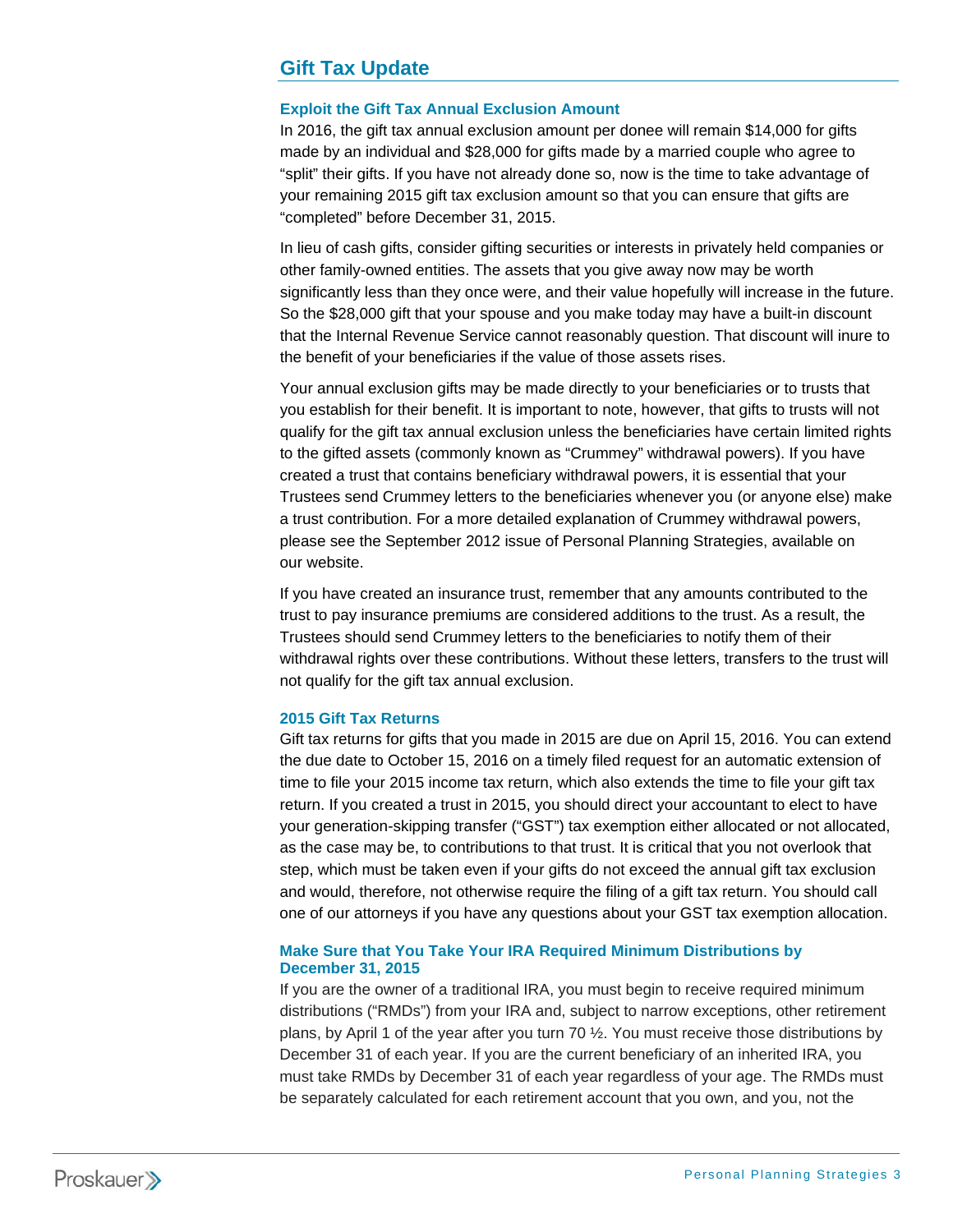financial institution at which your account is held, are ultimately responsible for making the correct calculations. The penalty for not withdrawing your RMD by December 31 of each year is an additional 50% tax on the amount that should have been withdrawn. Please consult us if you need assistance with your RMDs.

# **New York Raises Basic Exclusion Amount to \$4,187,500**

On April 1, 2016, the amount of property that can pass free of New York State estate tax is set to rise to \$4.1875 million. Approximately two years ago, the New York State legislature passed, and New York Governor Andrew M. Cuomo signed, the Executive Budget for 2014-2015, which significantly altered New York's estate tax. The changes to the New York estate tax were made for the ostensible purpose of preventing the exodus of wealthy individuals from New York to more tax-favored jurisdictions, but the law will likely not have the desired effect.

The law increases the New York basic exclusion amount, which was previously \$1 million per person. As shown below, this increase will be made gradually through January 1, 2019, after which the New York basic exclusion amount will be equal to the federal exemption amount.

| <b>Time Period</b>                  | <b>New York Basic Exclusion Amount</b><br><b>From Estate Tax</b>                                      |
|-------------------------------------|-------------------------------------------------------------------------------------------------------|
| April 1, 2015 to<br>April 1, 2016   | \$3,125,000                                                                                           |
| April 1, 2016 to<br>April 1, 2017   | \$4,187,500                                                                                           |
| April 1, 2017 to<br>January 1, 2019 | \$5,250,000                                                                                           |
| After January 1, 2019               | Same as federal exemption amount<br>(\$5,450,000 as of 2016 but increases each year<br>for inflation) |

One of the most significant provisions in the law, however, is that no New York basic exclusion amount will be available for estates valued at more than 105% of the New York basic exclusion amount. In other words, New York estate tax will be imposed on the entire estate if the estate exceeds the exemption amount. Due to adjustments to the bracket structure in the new law, those estates that are valued at more than 105% of the New York basic exclusion amount will pay the same tax as they would have under the prior law.

For example, assume a person dies on May 1, 2016, with an estate valued at \$4.4 million. The New York basic exclusion amount will be \$4,187,500. Because the value of the estate exceeds 105% of the then available New York basic exclusion amount  $(\$4,187,500 \times 105\% = \$4,396,875)$ , the estate will be subject to New York estate tax on the entire \$4.4 million. The New York State estate tax bill will be \$324,400, which is the same as the amount that would have been due under the old law. In contrast, if an individual had died with an estate valued at \$4.1 million, her estate would owe no New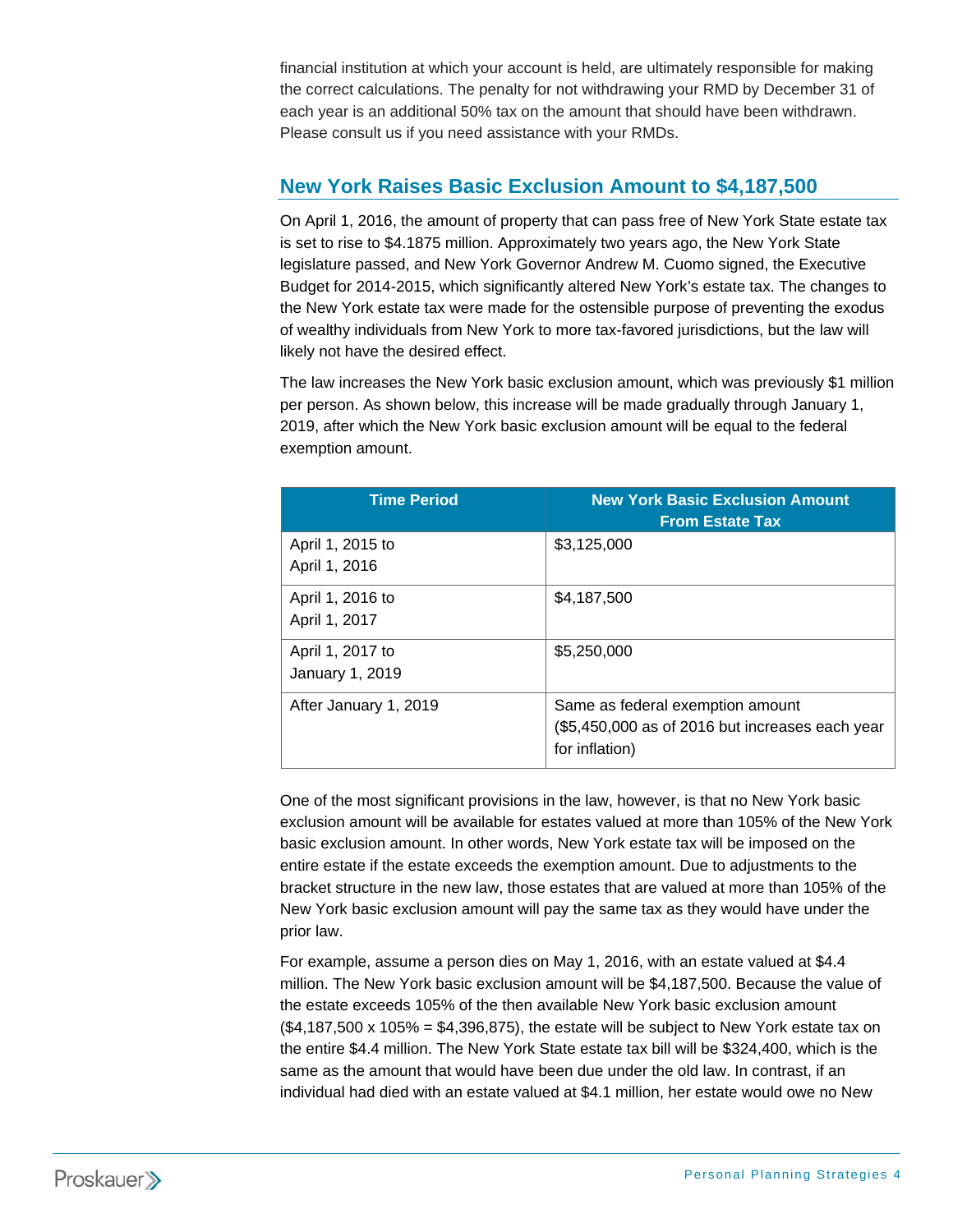York estate tax under the new law because the New York basic exclusion amount will be applied to her estate. Under the old law, however, the decedent's estate would still have owed \$290,800 in New York estate tax.

A significant change in New York law involves certain gifts made during a decedent's lifetime. New York has no gift tax. Under prior law, lifetime gifts were not subject to gift tax or included in the New York gross estate. Under the new law, gifts made within three years of a decedent's death will be added back, increasing the New York gross estate, and thus potentially being subject to New York estate tax at a maximum rate of 16%. However, the add back does not include gifts made before April 1, 2014, on or after January 1, 2019, or gifts made during a time when the decedent was not a resident of New York State.

These changes in New York law present further estate planning opportunities using bypass trusts to set aside New York's basic exclusion amount (\$4,187,500 after April 1, 2016 for New York State estate tax purposes). The proper disposition of the basic exclusion amount is the cornerstone of estate planning for married couples. Significant tax savings can be achieved if the basic exclusion amount is set aside at the death of the first spouse, therefore "bypassing" estate taxation at the death to the surviving spouse. In addition, any growth that occurs in the trust also escapes estate taxation at the death of the surviving spouse. As New York's basic exclusion amount rises, the potential tax benefits from employing bypass trusts increase as well.

## **Valuation Discounts Severely Curtailed: What's All the Hoopla About?**

The most successful estate planning techniques pass significant value from one generation to the next by freezing or establishing an appreciating asset's value and shifting the asset's growth to a younger generation. Taxpayers have been able to further benefit from this by using valuation discounts applied to gifts of limited partnership interests, interests in limited liability companies and closely held stock (all of which will be referred to as "family limited partnerships" throughout this article). Congress has previously tried to curtail the use of these valuation discounts through statute, but taxpayers have still been able to benefit from these discounts. Consequently, many individuals have transferred minority interests in their family limited partnerships to their family members at a significantly lower transfer tax cost.

Regulations are expected to soon be issued by the Treasury Department, however, in a new effort to prevent taxpayers from utilizing valuation discounts when transferring minority interests in their family limited partnerships to their family members. Despite these likely regulations, the positive results of removing appreciation from one's estate will still be available to taxpayers. Even once the anticipated regulations are passed, clients can and should continue using other wealth transfer strategies to remove appreciation from their estates. Transferring appreciating assets using grantor retained annuity trusts ("GRATs"), charitable lead annuity trusts ("CLATs") and intentionally defective grantor trusts ("IDGTs") should be considered by anyone who wants to benefit from shifting future appreciation to future generations, and each of which are particularly beneficial in the current low interest rate environments.

GRATs are trusts that benefit from special rules under section 2702 of the Internal Revenue Code (the "Code") for valuing gifted amounts transferred in trust to a member of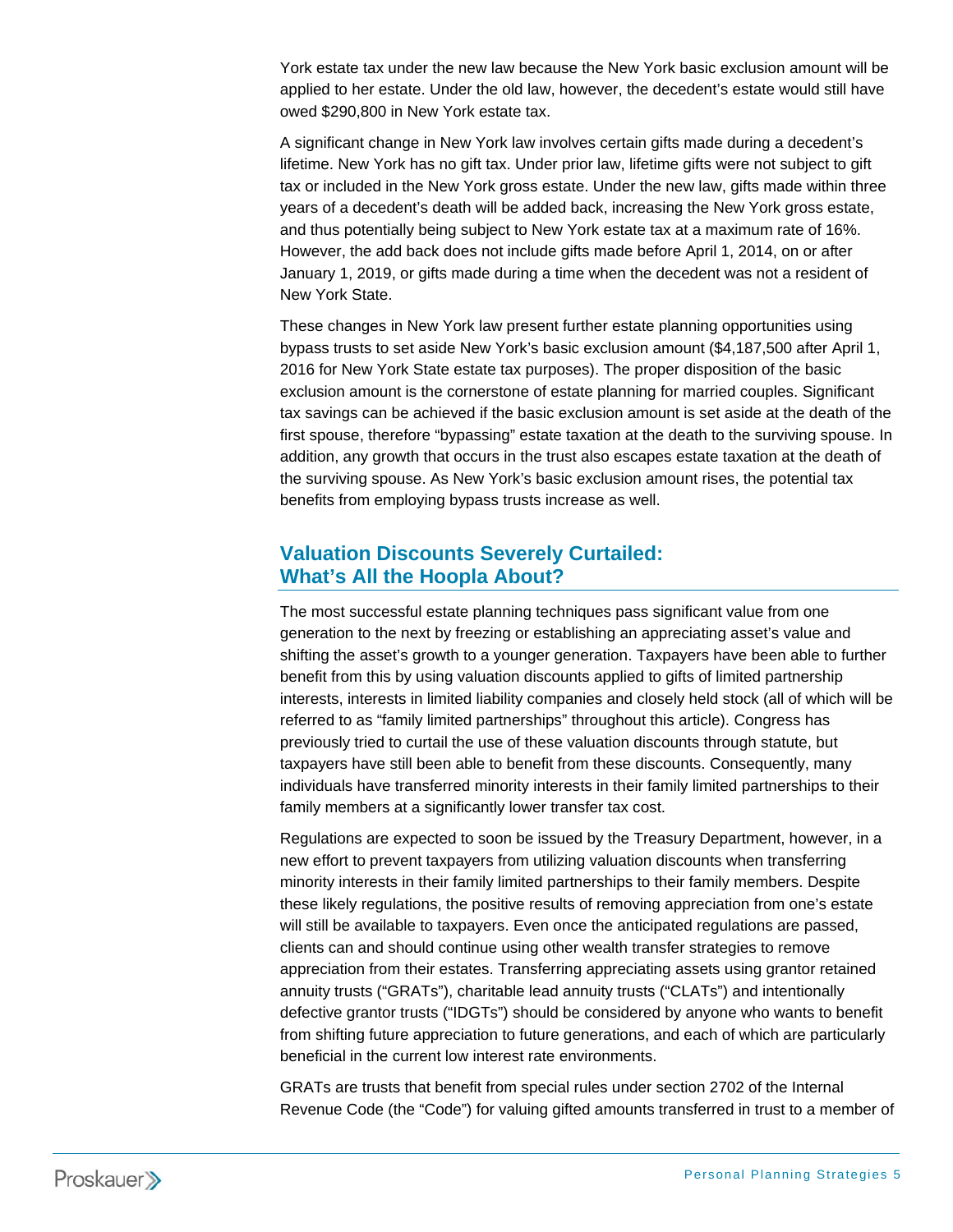the transferor's family while the transferor (or family member of the transferor) retains an interest in the trust. Usually the transferor retains an annuity interest in the transferred property while the remainder is given to the transferor's descendants. The retained annuity is calculated based on statutory rates, so if the transferred property appreciates in excess of those rates, that excess benefits the transferor's descendants without further transfer tax consequences.

In a typical GRAT, the taxpayer contributes assets to a trust which provides that he or she is to receive an annuity annually for a fixed number of years. The annuity amount is typically a stated percentage of the initial fair market value of the trust. It can be stated as a fixed percentage or as a percentage that can increase as much as 20% a year over the trust's term.

At all times during the term of the trust, the taxpayer will receive the predetermined annuity amount, regardless of how much income the trust actually generates or whether its value rises or falls. To the extent that the income is insufficient to cover the annuity payments, trust principal will be paid to the taxpayer to make up any shortfall.

At the end of the period, the property remaining in the trust passes to the ultimate beneficiaries of the trust, typically the taxpayer's children or other family members, in further trust or outright, depending upon the taxpayer's preference. Alternatively, the taxpayer can delay the transfer of assets to his or her children by naming a trust for his or her spouse and descendants as the beneficiary until the spouse's death, at which time the taxpayer's children (or other family members) become the beneficiaries.

CLATs are a particularly beneficial technique for taxpayers who plan to make significant charitable gifts in the coming years. In a CLAT, the taxpayer contributes assets to a trust so that an annuity is paid to the charity of his or her choice. Accordingly, the taxpayer receives a current income tax deduction based on the present value of the interest passing to charity. At the completion of the annuity term, the assets remaining the CLAT pass to one or more non-charitable beneficiaries, such as the taxpayer's descendants or trusts for their benefit. If the growth is greater than the IRS rates (2.00% in December of 2015), then the excess appreciation passes to the beneficiaries free of gift or estate tax.

Sales to IDGTs are another technique that allows taxpayers to achieve significant transfer tax savings. A sale to an IDGT involves the sale of an asset to a trust created by the transferor whereby the trust issues a promissory note with a stated interest rate and principal amount in exchange for the asset. The interest rate must be at least equal to the applicable adjusted federal rate ("AFR") at the time of the transfer in order to avoid the transfer being deemed as a part sale, part gift. The trust's beneficiaries are usually the transferor's descendants in order to maximize the transfer tax benefits. Additionally, unlike a GRAT or a CLAT, a sale to an IDGT potentially allows the taxpayer to also minimize applicable generation-skipping transfer ("GST") taxes that may otherwise be imposed by allocating GST exemption to the trust (the GST exemption in 2016 will be \$5,450,000).

Simply stated, one can transfer valuable assets to younger family members while reducing the transfer tax costs by transferring appreciating assets to the recipients. Doing so locks in the value of the asset for gift tax purposes and shifts the future appreciation to the recipient while also reducing the value of the transferor's estate.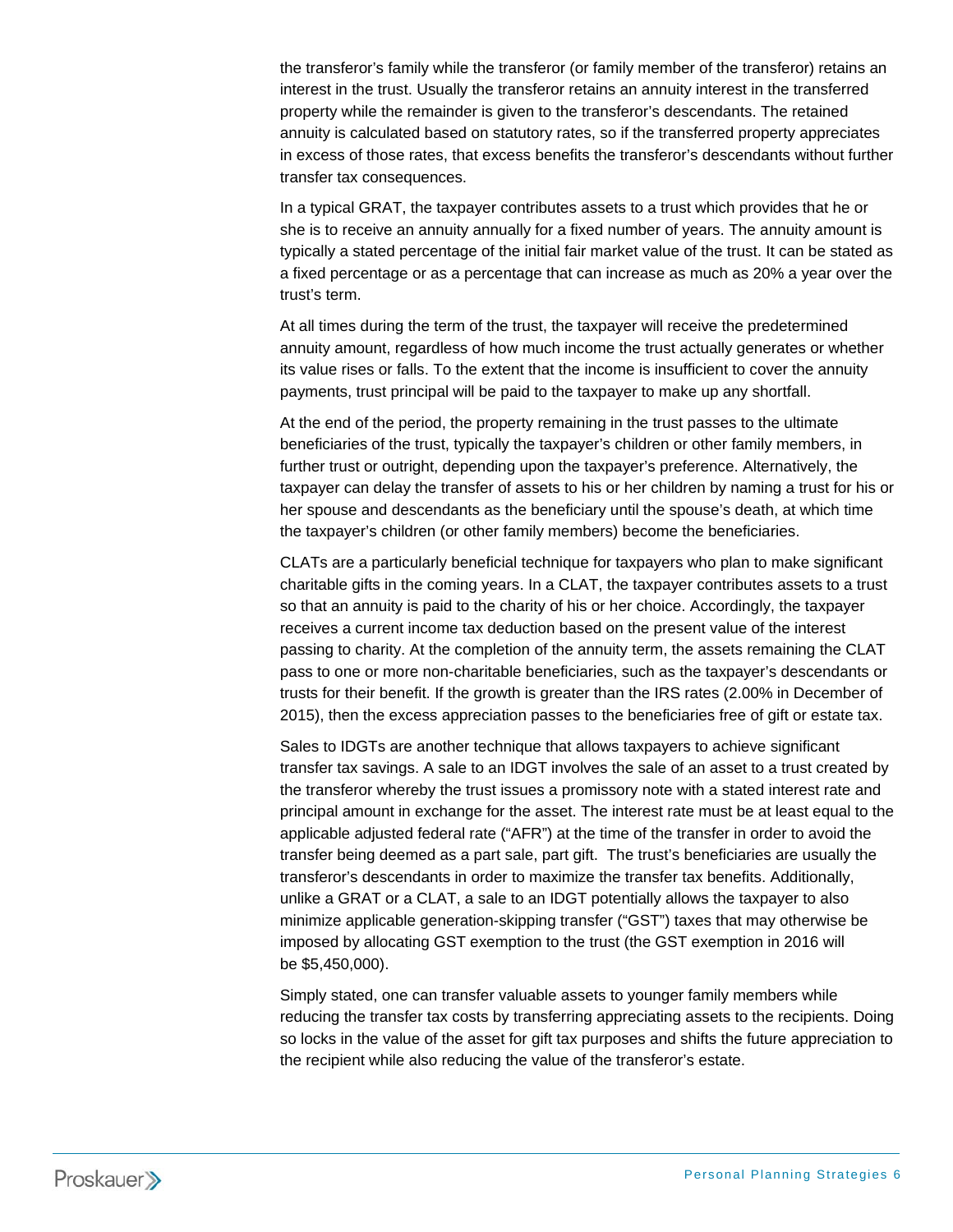Classic estate planning techniques like GRATs, CLATs and sales to IDGTs are available to help taxpayers freeze the value of the asset they wish to transfer. By freezing the value of the asset, the taxpayer will be able to get the asset out of his or her own estate and shift future appreciation to the recipient descendants. Moreover, partial interests can still be transferred through these methods as well, even if valuation discounts are no longer available.

Zeroed-out GRATs provide taxpayers with a low risk avenue to accomplish this and can be especially beneficial in a low interest rate environment. Making a gift through a CLAT can also transfer appreciation to a taxpayer's descendants free of transfer tax, while providing the taxpayer the additional benefit of an immediate income tax charitable deduction. Sales to IDGTs are also beneficial in a low interest rate environment, and provided that the taxpayer can adequately seed the IDGT, significant transfer tax savings can also be achieved. IDGTs also potentially allow a taxpayer to effectively transfer their interest in a closely held entity (or any other asset) to their grandchildren and further descendants while GST tax that may otherwise be imposed.

Before enactment of the regulations that are expected to limit the use of valuation discounts, the benefits of each of the above-described techniques can be magnified through the use of valuation discounts. Valuation is an important part of many of these techniques, and while discounts remain available, taxpayers may want to act now to ensure they reduce their transfer taxes while passing more wealth to future generations.

If you have any questions about any of the techniques discussed in this article and how it may relate to your estate planning, please contact one of the lawyers in the Private Client Services Department at Proskauer.